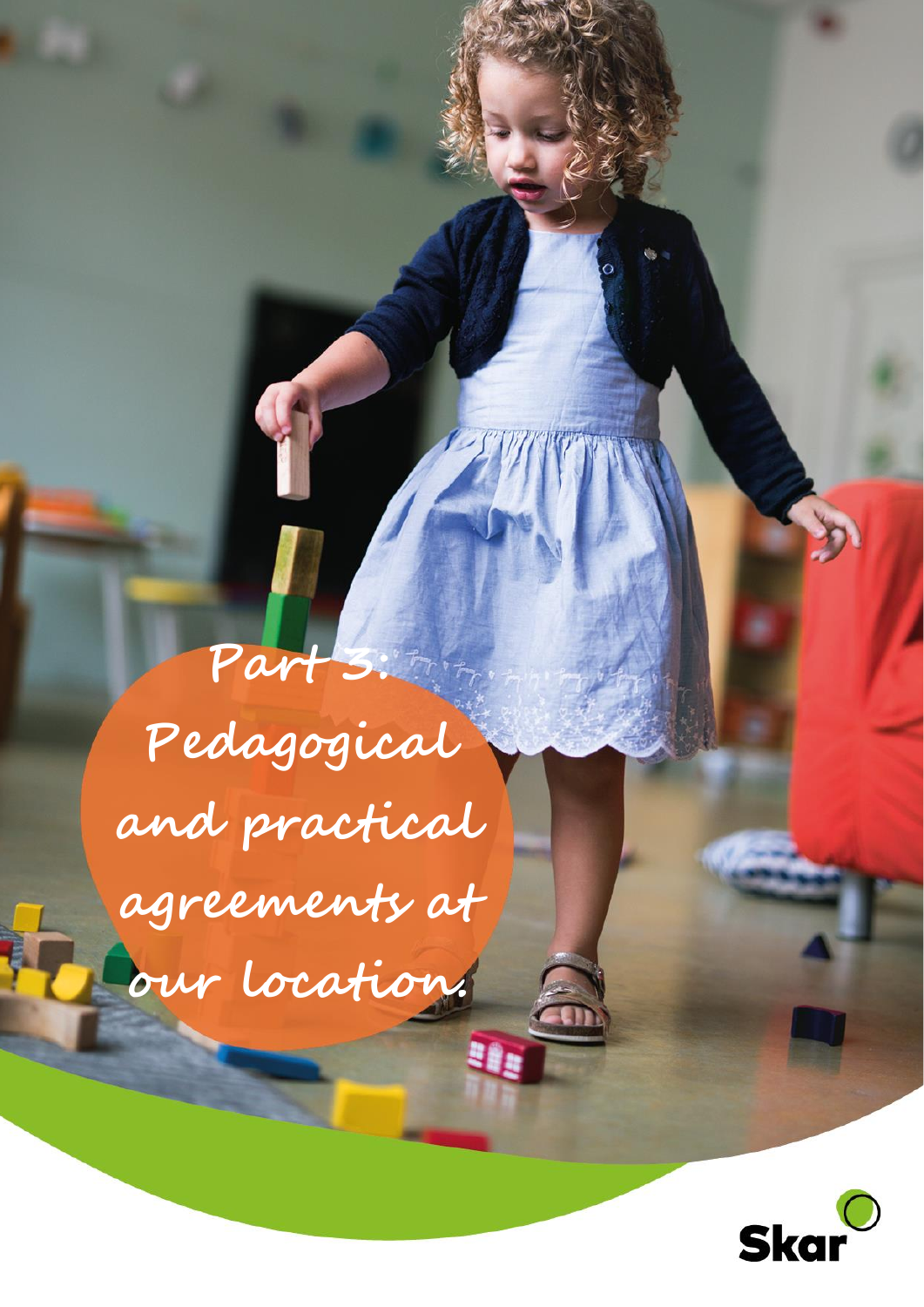# **About the location Out-of-school care**

Introduction

The about the location section covers The story of our location The pedagogical process Pedagogical and practical information Attachments



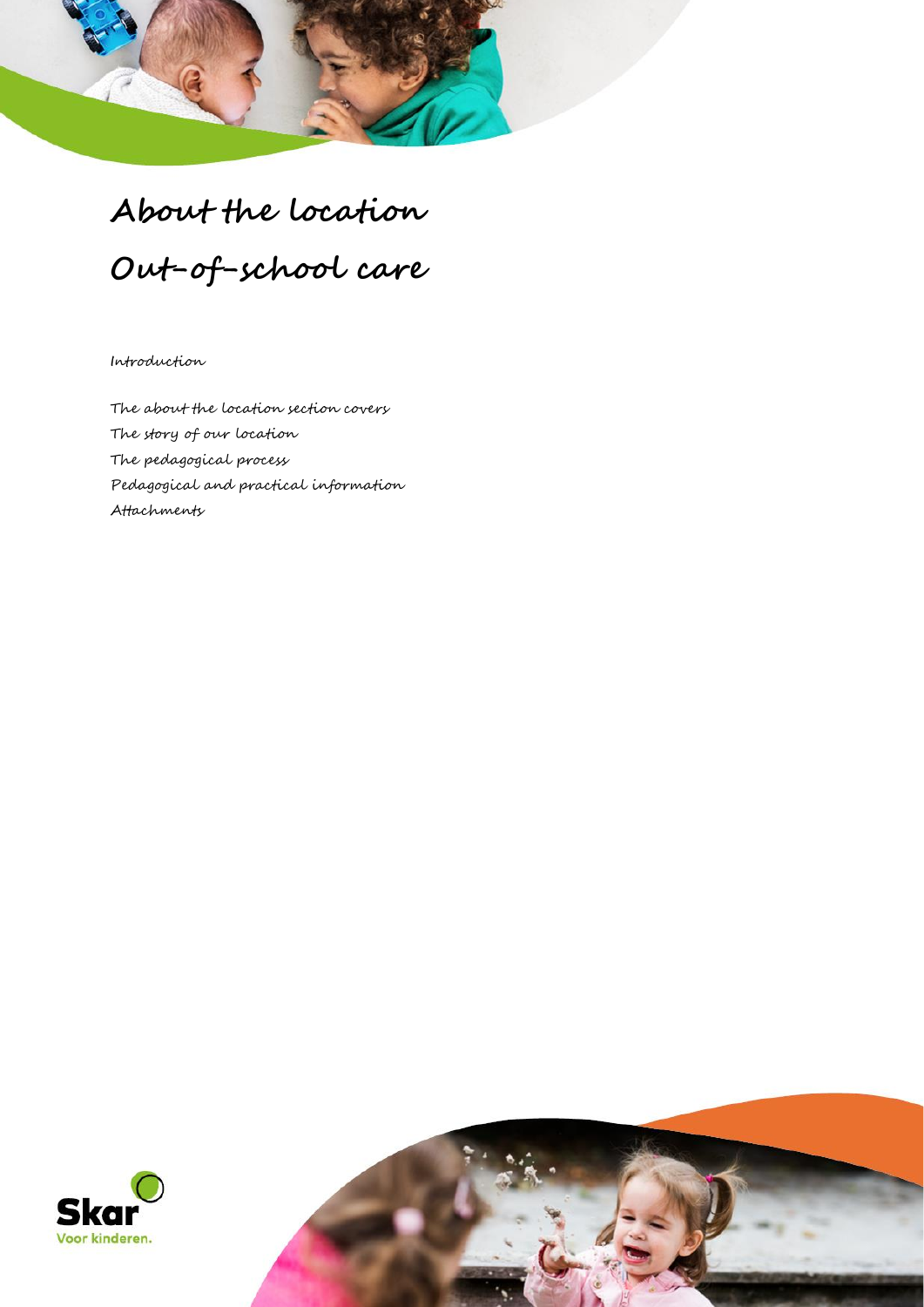## **The story of our location**

Each location has its own pedagogical story, its own identity, its own characteristics that inspire our employees and make them proud. The story of the location presents a pedagogical image with the children and the employees of the location at the centre. It shows the things that stand out to us in our contributions to the development of children on their way to the future.

#### **The story of our location**

The activities are organised together with the children. We follow each child in their development and in what they need to continue to develop. This helps us choose activities that fit the interests and capabilities of the children. Children have a big vote in our before and after school care. Personal development is very important to us. Each child is different and has their own interests. We offer extra attention to creativity, independence, personal development and empowerment of every child attending Skar.

#### Benefits:

- Room for individual thinking
- Flexible day exchange
- Professional pedagogical staff
- After school is also open in the school holidays and school study days
- Dutch professionals who also speak English
- Stimulate challenging areas for the child's development and the location
- Various development programmes
- In collaboration with Rivers International School

#### **Every child is welcome**

At our location, we work hard to develop an atmosphere of inclusiveness. All children are welcome; we make no distinction between children, regardless of their background, socioeconomic position, culture, gender or developmental challenges.



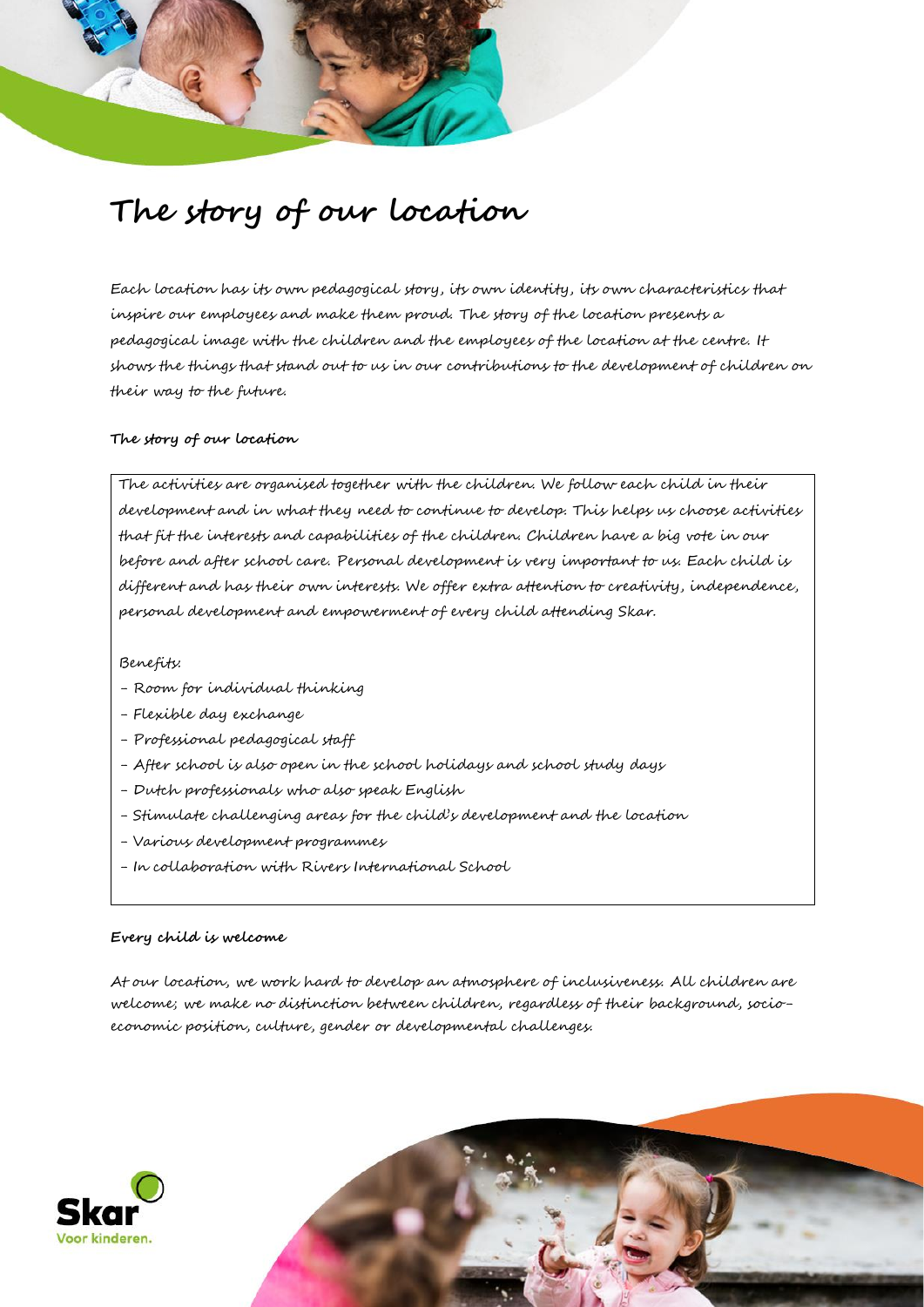At BSO Rivers, children come from different nationalities, backgrounds, and often speak a different language. We ensure that every child feels seen and heard. We make sure that these differences are something to be embraced, to learn from, and to be proud of. Children are often open to making new friends but sometimes they need some help with this, especially if they are speaking a different language. We help with this, but so does the group as a whole.

We make sure to share the relevant information with parents at the end of the child's day with us so that the parents feel informed about their child's daily activities.

We work closely with Rivers International School to ensure smooth transfers from the preschool to the primary school classes. Occasionally, we will also partake in joint activities together.

### **The pedagogical process**

The pedagogical compass is at the source of our pedagogical quality.

We consider the well-being and involvement of the children. Do they feel comfortable, relaxed and safe? If so, their well-being is high. When it comes to involvement, we look at the activity of the children. Do they push their limits and gain new experiences? Are they interested and fascinated by the activity? If so, their involvement is high too. We consider well-being and involvement the process variables that challenge us to keep developing our pedagogical quality. This development is primarily represented through the pedagogical cornerstones: is the environment rich and challenging enough for the children? Is there enough room for initiative on the part of the children? Are we aware of our dialogue with the children and the way our pedagogical actions influence them? The overview below shows how we bring about the cyclic process of pedagogical quality.



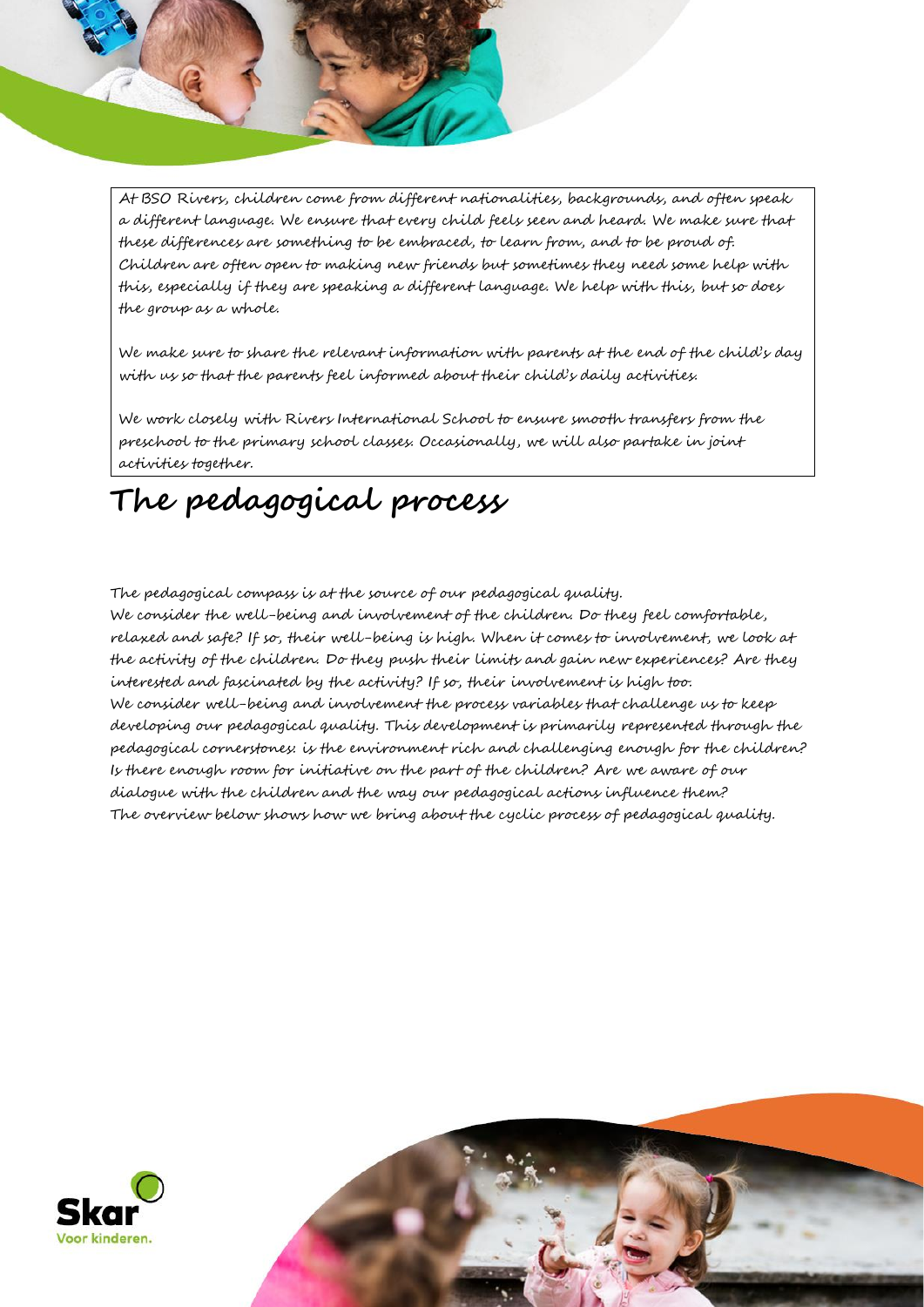AGNDGK - proces - errect schema Brengt de belangrijkste indicatoren voor kwaliteit in beeld.



We monitor the pedagogical quality by assessing the well-being and involvement (scanning form attachment 1).

The pedagogical process of the pedagogical compass creates responsibilities and is executed through:

- 1. The manager and the pedagogical assignment and the pedagogical policy
- 2. The pedagogical coaching by the pedagogical coach
- 3. The daily actions of the pedagogical staff members
- 4. The education and training of the employees

### **The manager and the pedagogical assignment and the pedagogical**

#### **policy**

The location manager and the pedagogical coach, in active cooperation with the pedagogical staff members, are jointly responsible for the safeguarding and innovation of the pedagogical climate of the groups at the location in question.

#### **The location manager**

The manager safeguards the pedagogical quality and contributes to **inspiration, pedagogical vision and pedagogical awareness** with a focus on the ambition of the organisation: guiding children on their way to the future.

The duties of the manager involve monitoring the quality of the pedagogical climate. These duties include:



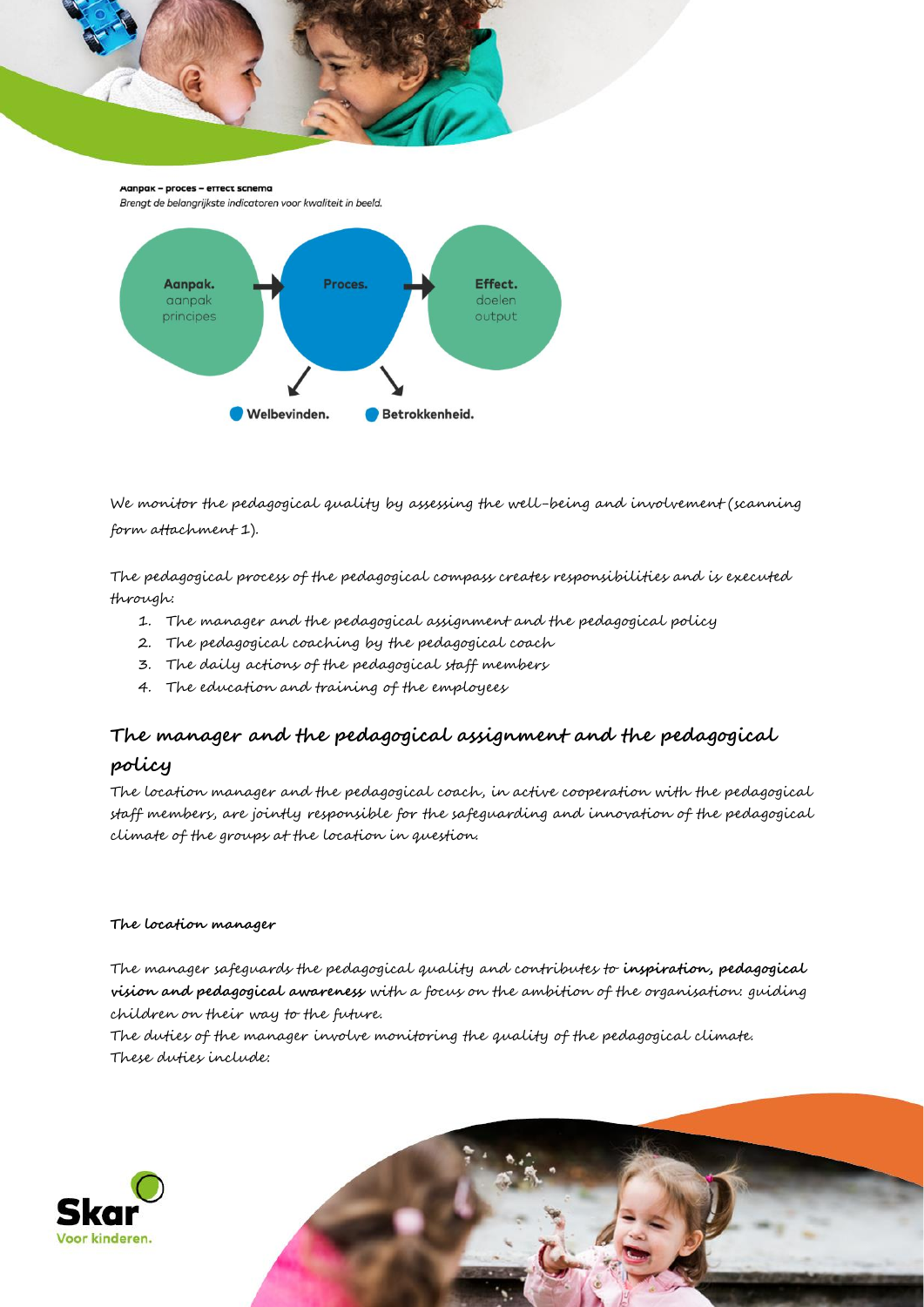

- Discussing the pedagogical policy with parents and the Parent's Committee
- Monitoring the pedagogical quality through evaluations (evaluations based on assessments of well-being and involvement) and interim adjustments (see attachment 1 and attachment 2).
- Ensuring the implementation of new protocols
- Ensuring the implementation of new laws and regulations
- (further) development of the VE policy
- Monitoring the child follow-up system
- Continuous cooperation between the groups at the location in question, in cooperation with the educational partner and other partners
- Actively and positively contributing to inclusiveness

### **The pedagogical coach**

In cooperation with the employees and the manager, the pedagogical coach is responsible for the implementation and further development of the pedagogical compass. In consultation with the employees, the pedagogical coach assesses the well-being and involvement of the children.

By performing pedagogical experiments, they contribute to the emphasis on experience in both the development of the children as well as the employees.

#### **The pedagogical coach is responsible for:**

- On-the-job coaching of the employees and teams in their pedagogical development
- Mapping out the pedagogical climate through the pedagogical well-being and involvement scan (see attachment 2)
- Coaching and assisting employees in work meetings and team meetings based on the I am in the picture matrix, further development of the pedagogical compass and continuous translation of the cornerstones (coaching style, rich, challenging environment, room for initiative, we take care of the upbringing together) into practical actions
- In cooperation with the manager and pedagogical employees, the coach monitors the quality of the pedagogical climate and discusses this with the location manager
- Active contribution to pedagogical change processes
- Creating awareness in order to positively and actively contribute to inclusiveness

In the responsibilities of the manager, 50 hours per location per year are available for the abovementioned tasks.

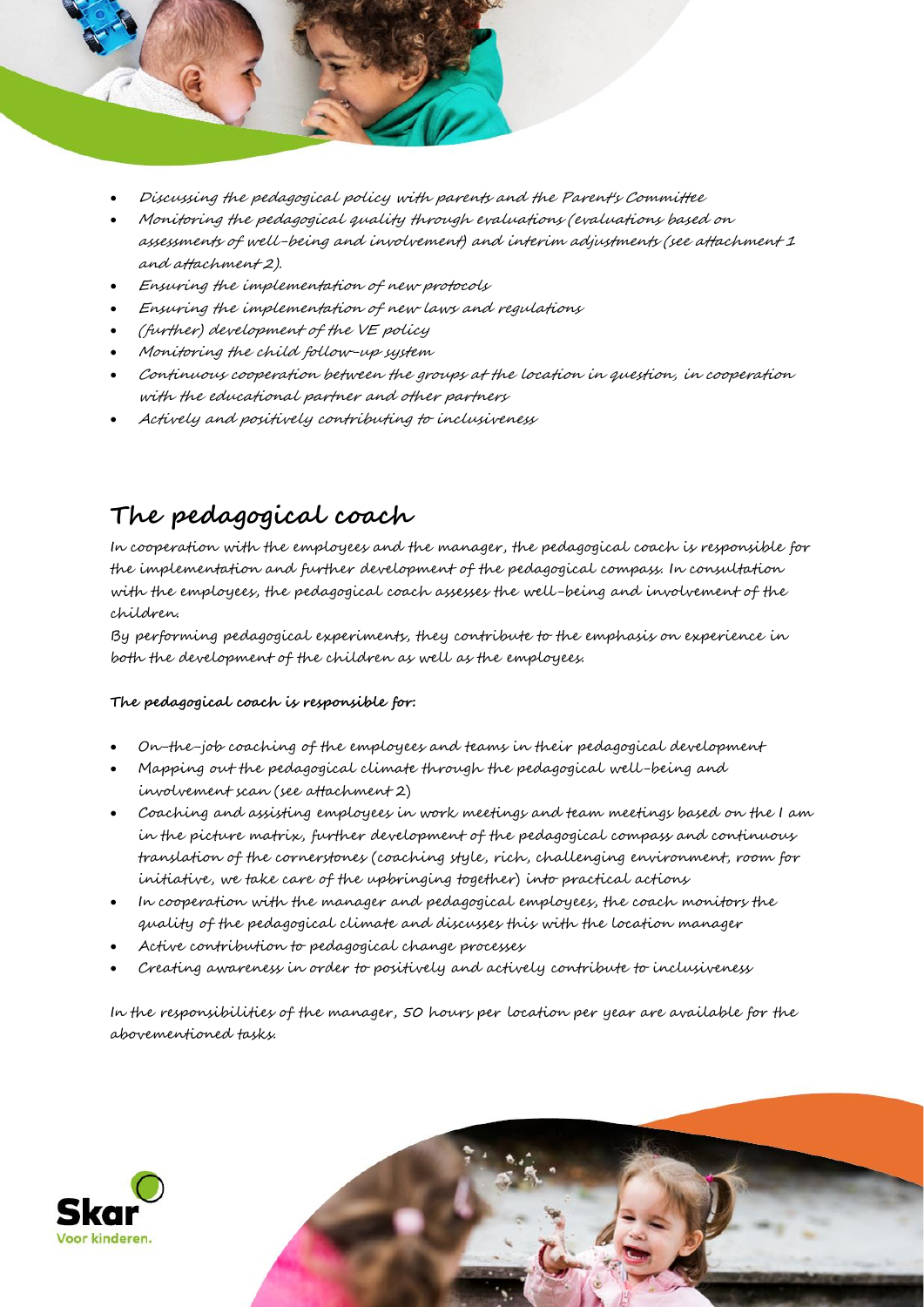

In the responsibilities of the pedagogical coach, 10 hours per FTE per year are available for the abovementioned tasks.

In the Arnhem municipality, the coach for appropriate childcare is deployed for the VE locations.

#### **The responsibilities of the central pedagogical advisor (pedagogical policy staff member) include:**

- 1. The development of the pedagogical policy
- 2. Staying up to date on developments, trends and scientific insights
- 3. Acting as a database of knowledge and inspiration
- 4. Providing counselling, information and advice, both internally an externally
- 5. Keeping track of laws and regulations and, if necessary, translating these into policy and protocols
- 6. Implementing self-evaluation instruments that contribute to the systematic cycle
- 7. Supporting the locations in their activities
- 8. Further development of pedagogical expertise
- 9. Point of contact for pedagogical questions

#### **Education and development**

The education and training of our employees contributes to the development and continuation of our pedagogical quality.

The overview below offers a summary of the education and development processes at our location. The names of the employees need to be requested from the manager for privacy reasons, in accordance with the GDPR.

#### Which further development would you like to stimulate at your location?

| Name<br>programme/training/course.                      | Number of<br>pedagogical staff<br>members. | Planning.                                                             |
|---------------------------------------------------------|--------------------------------------------|-----------------------------------------------------------------------|
| Children's first aid/ Fire safety<br>(kinder EHBO/ BHV) | $\overline{2}$<br>2                        | In possession<br>Training in 2021                                     |
| Pedagogical Compass<br>(Pedagogisch Kompas)             | AU                                         | When joining and after an<br>annual refresher course via<br>jongleren |



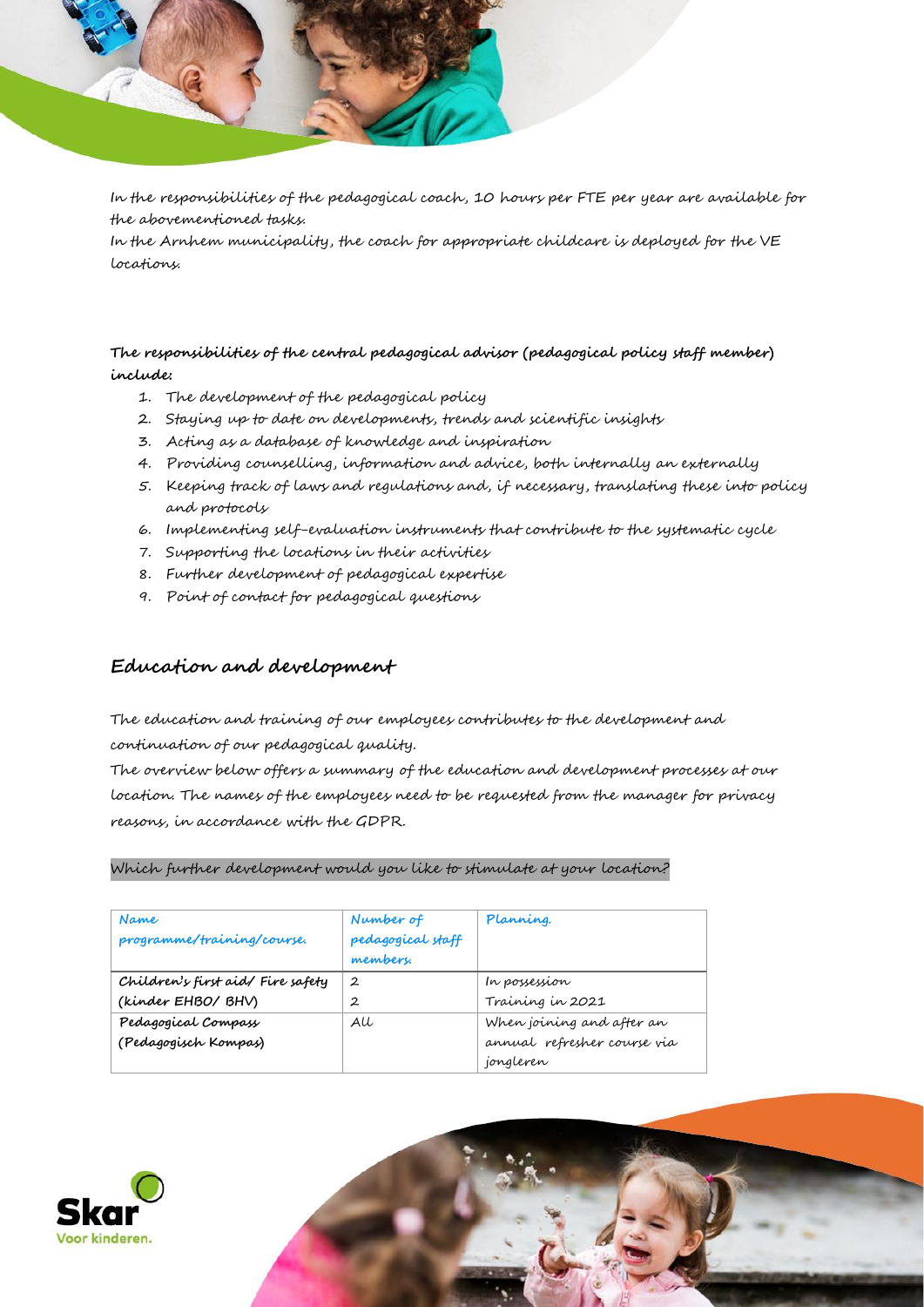

| 2B                          |    | In possession                  |
|-----------------------------|----|--------------------------------|
| 3F                          | 2  | Training in 2021               |
| Learning platform Jongleren | AU | Throughout the whole year      |
|                             |    |                                |
| Internship guidance         |    | Annual refresher via jongleren |
|                             |    |                                |



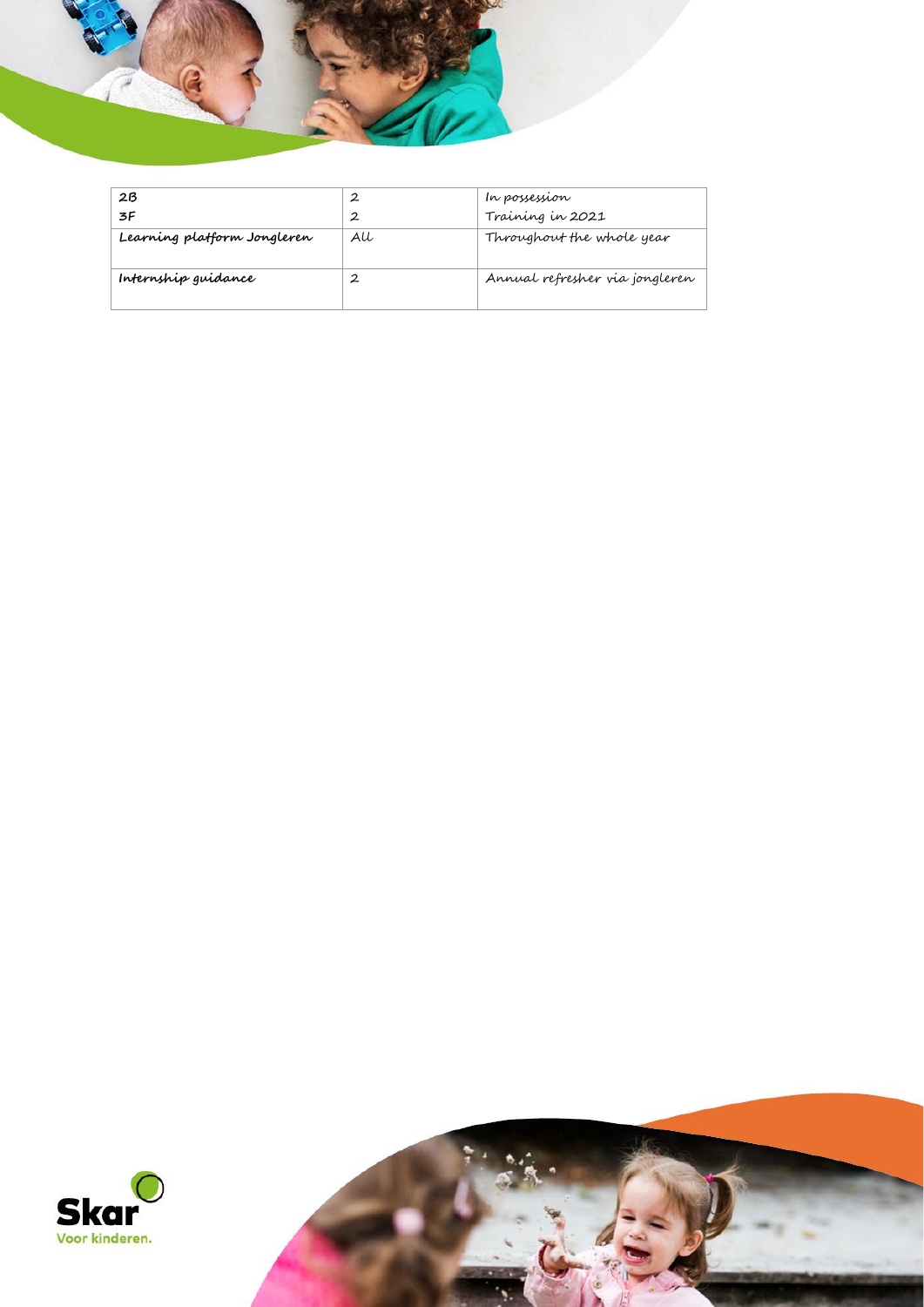# **Pedagogical and practical agreements at our location**

**Pedagogical and practical agreements.**

Location name: Rivers BSO

Location address: Parnassusstraat 20 6846RB Arnhem

| Group name. | Age.           | Maximum number of children. |
|-------------|----------------|-----------------------------|
| Kingfishers | $4 - 13$ years | 16                          |
| Dragonfly   | $4 - 13$ years | 16                          |

#### Group 1:

|           | Deviation Staff/Child |                       | Deviation Staff/Child Ratio in |        | Deviation Staff/Child |        |
|-----------|-----------------------|-----------------------|--------------------------------|--------|-----------------------|--------|
|           |                       | Ratio in the morning. | the afternoon.                 |        | Ratio in the evening. |        |
| Monday    | From                  | to N/A                | From                           | to N/A | From 17:30 to 18:00   |        |
| Tuesday   | From                  | to N/A                | From                           | to N/A | From 17:30 to 18:00   |        |
| Wednesday | From                  | to N/A                | From                           | to N/A | From                  | to N/A |
| Thursday  | From                  | to N/A                | From                           | to N/A | From 17:30 to 18:00   |        |
| Friday    | From                  | to N/A                | From                           | to N/A | From 17:30 to 18:00   |        |

#### Group 2:

|           | Deviation Staff/Child |                       |                | Deviation Staff/Child Ratio in |                       | Deviation Staff/Child |
|-----------|-----------------------|-----------------------|----------------|--------------------------------|-----------------------|-----------------------|
|           |                       | Ratio in the morning. | the afternoon. |                                | Ratio in the evening. |                       |
| Monday    | From                  | to N/A                | From           | to N/A                         | From 17:30 to 18:00   |                       |
| Tuesday   | From                  | to N/A                | From           | to N/A                         | From 17:30 to 18:00   |                       |
| Wednesday | From                  | to N/A                | From           | to N.A                         | From                  | to N/A                |
| Thursday  | From                  | to N/A                | From           | to N/A                         | From 17:30 to 18:00   |                       |
| Friday    | From                  | to N/A                | From           | to N/A                         | From 17:30 to 18:00   |                       |

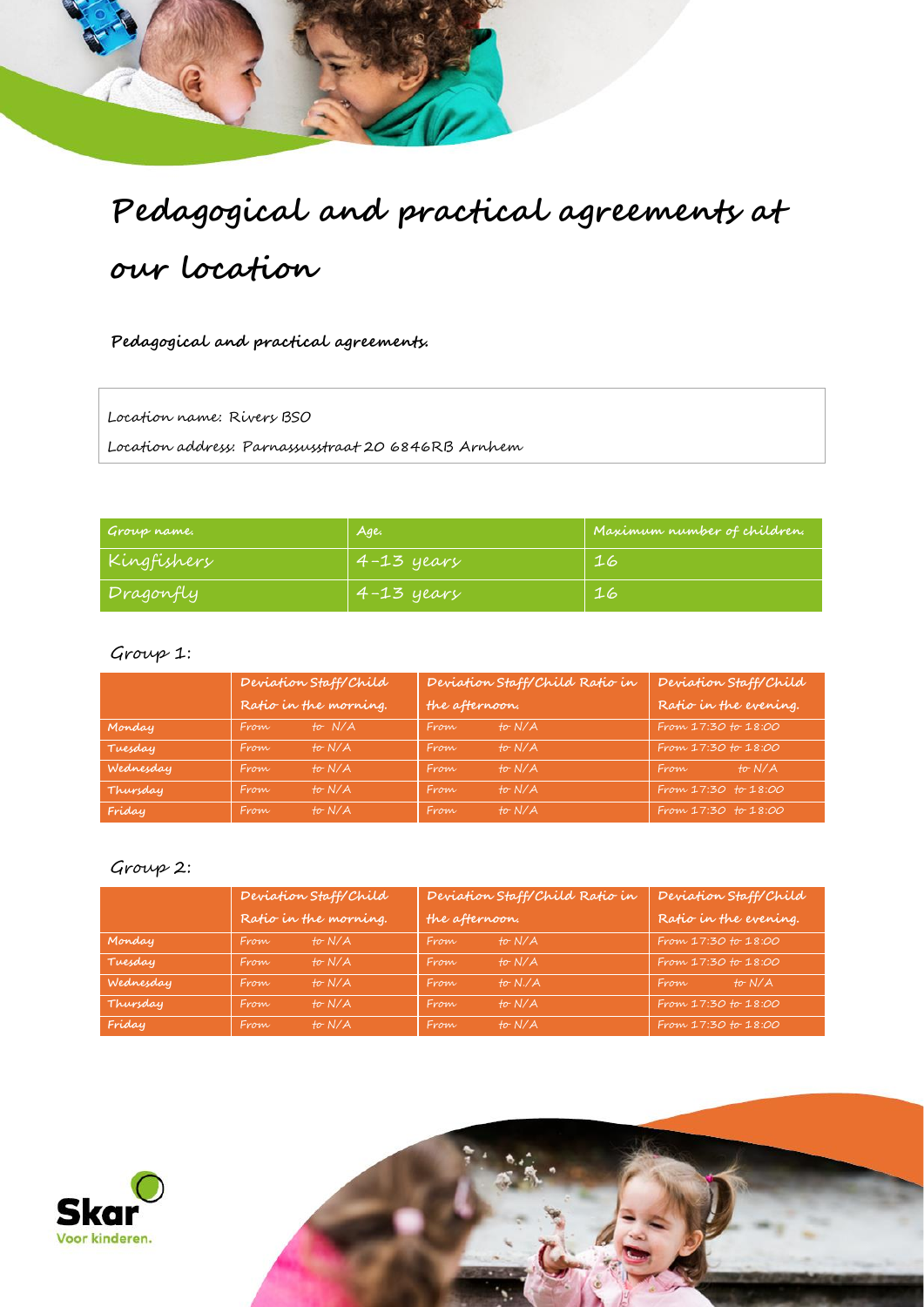

#### **During holiday periods, the Staff/Child Ratio (BKR) may deviate.**

At our location, the Staff/Child Ratio during holiday periods has been established as shown below:

For each holiday, we communicate this via the

- Memo board
- Parent portal
- Newsletter
- During the holidays, parents receive a holiday flyer (in English) with all activities and relevant addresses

During holiday periods, the out-of-school care groups are clustered (Clustering means making use of more than 1 location during school holidays, in which case multiple groups of various locations are merged)

At our location, this is handled in the following manner:

- 1. All children will be cared for in the Toverburcht location. When merging, a known pedagogical member of staff will always accompany the child.
- 2. The second option is that the children on Monday, Tuesday and Thursday stay at their own location with their own members of staff. Then the shifts are split and a member of staff/team coordinator is always on standby. On the Wednesday and Friday there are less children so we will link up with the Toverburcht location.

At our location, Dennis Lauffer is the manager They are assisted by the team coordinator Hanneke van der Meer

**We guarantee we meet the Staff/Child Ratio in the following periods:**



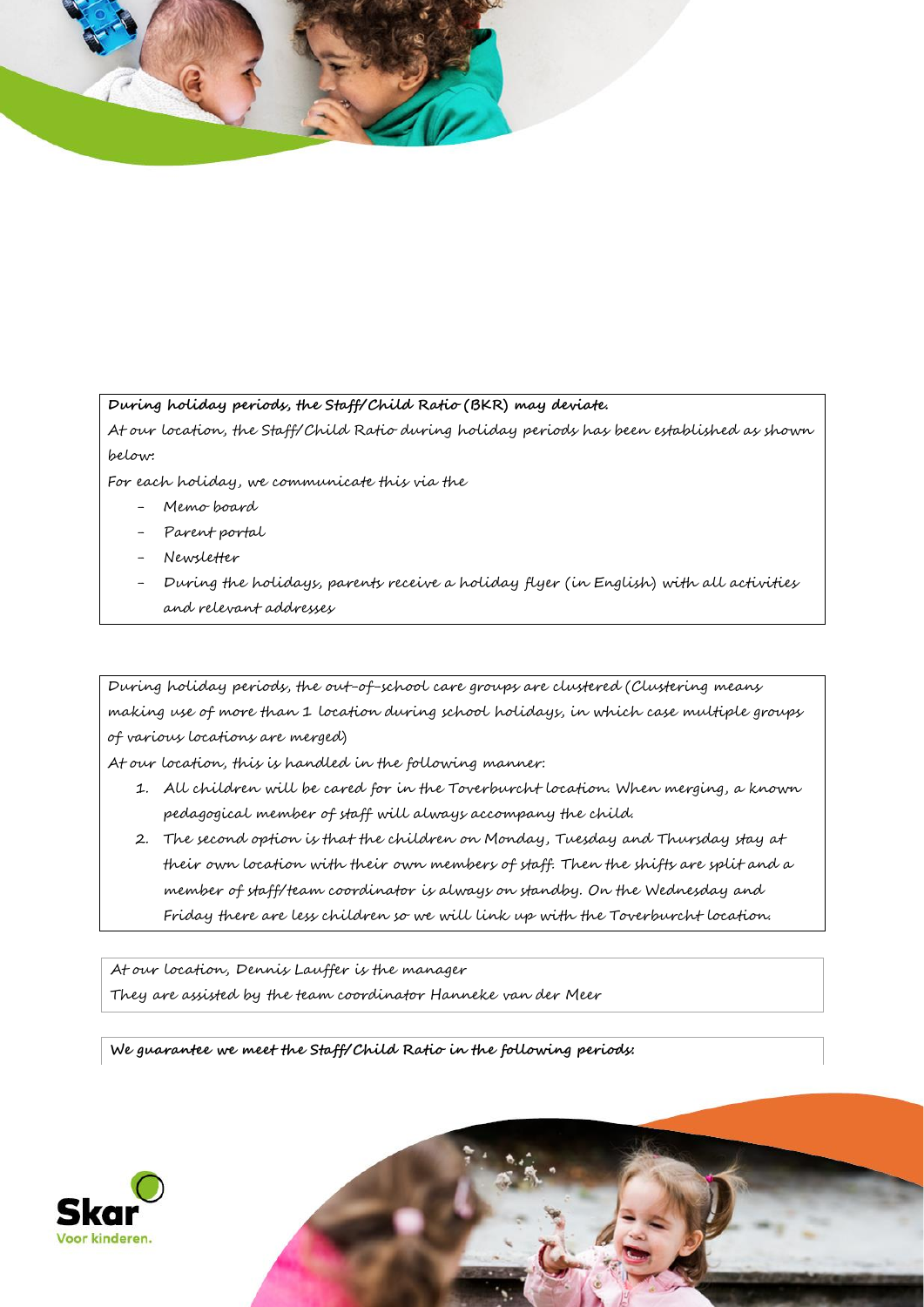Monday, Tuesday, Thursday from 15:00 until 18:00 in the afternoon/evening Wednesday from 12:00 until 18:30

**If any changes are made to the base schedule, we will communicate this via:** 

Structural changes are known to all parents through the newsletter. This letter is sent via the parent portal. Occasional changes or deviations are communicated verbally and/or by means of a note on the group door.

**At our location, we structurally merge groups on:** Wednesday and Friday the groups are smaller and therefore merge together.

**At our location, we offer flexible childcare: no**

**At our location, we have an open-door policy: yes**

Children in the BSO have the possibility to play in both groups. We have two rooms at our disposal. After arriving, eating and drinking in their main group, children may then make use of both rooms. The groups are split by age. 4-7 and 7-12. There are permenant pedagogical members of staff in both groups, with the children knowing with who they are supposed to be with. There is a lot of consultations between the groups.

**Note: in relation to Corona regulations, we can deviate from this.**

#### **The children leave the base group for the following (play) activities:**

For activities located in Rivers International School, such as music, dance, or sport activities. This takes place after school and during BSO hours. Children are dropped of at the afterschool activity by the teacher or it is also possible for them to take themselves. This is agreed upon with parents during the intake or in writing if it is adjusted. All activities take place in the building. The times are recorded on a form and in the parent portal.

During the holidays there is a special programme and the number of children and

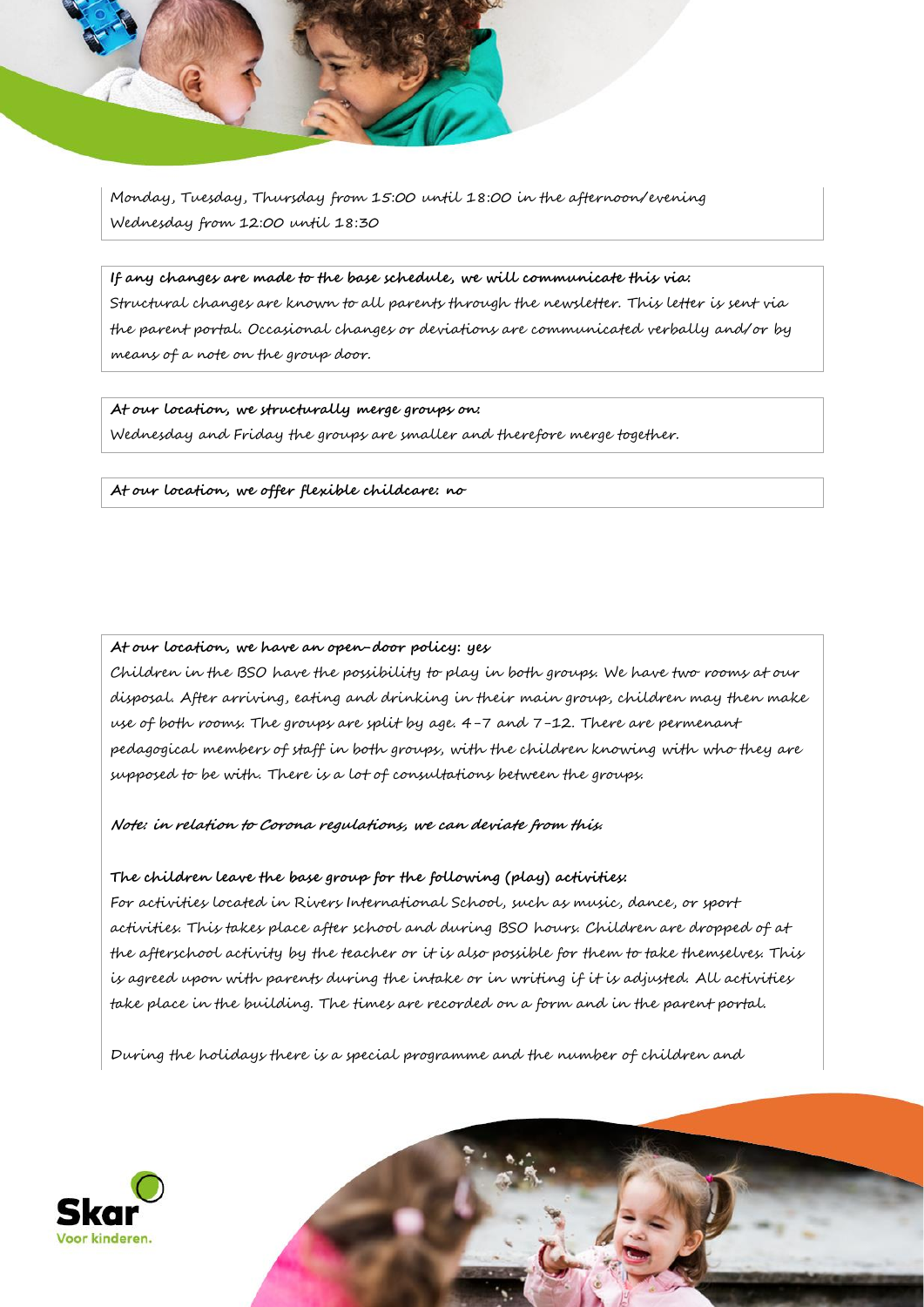activities are looked at on a daily basis. Excursions are often done during this time and the children temporarily leave the site.

**If children leave the base group, this is arranged as stated below:** All children are supervised in the various rooms.

**If only one staff member is present, backup is arranged as stated below:** If there is only one member of staff present, then the team coordinator or area manager are available. From 18:00-18:39 there are also staff in the school available if there is an emergency.

#### **At our location, we value the contributions of the children.**

We ensure the participation of children in the following manner: In the BSO we ask the children what activities they would like to do per day. This can be based on a theme or based on what interests the children currently have. We also discuss the rules that apply at

#### **Adjustment and transitioning from a different group in Rivers International School**

This adjustment policy describes how we help settle a child who is new to the group. A good transition period can play an important role in creating a secure base for a child. All children are given the opportunity to get used to the daycare centre or BSO. This adjustment period will take place with the mentor, preferably at the same times of day and always in their own main group. The adjustment period can not take place until the parents have signed the contract. If the contract has been signed, then the child may (provided the size of the group allows it), without cost, join the group to begin settling in before the first day of care. Appointments will be made during the intake with the parents and will be written down on the growth form. Eventually also on the consent form, both on paper and digitally on the parent portal.

#### **Adjustment and transitioning from group 1 (ages 4-7) to group 2 (ages 7-12)**

This adjustment policy describes how children transfer from one group to the other. Adjustment periods are important throughout all the phases of life for a child. Therefore we also provide an adjustment period for the children to smoothly transition from one group to the other in the same location. The adjustment period is tailored with the parents and depends on the situation: how old the child is, the wellbeing of the child, and whether the

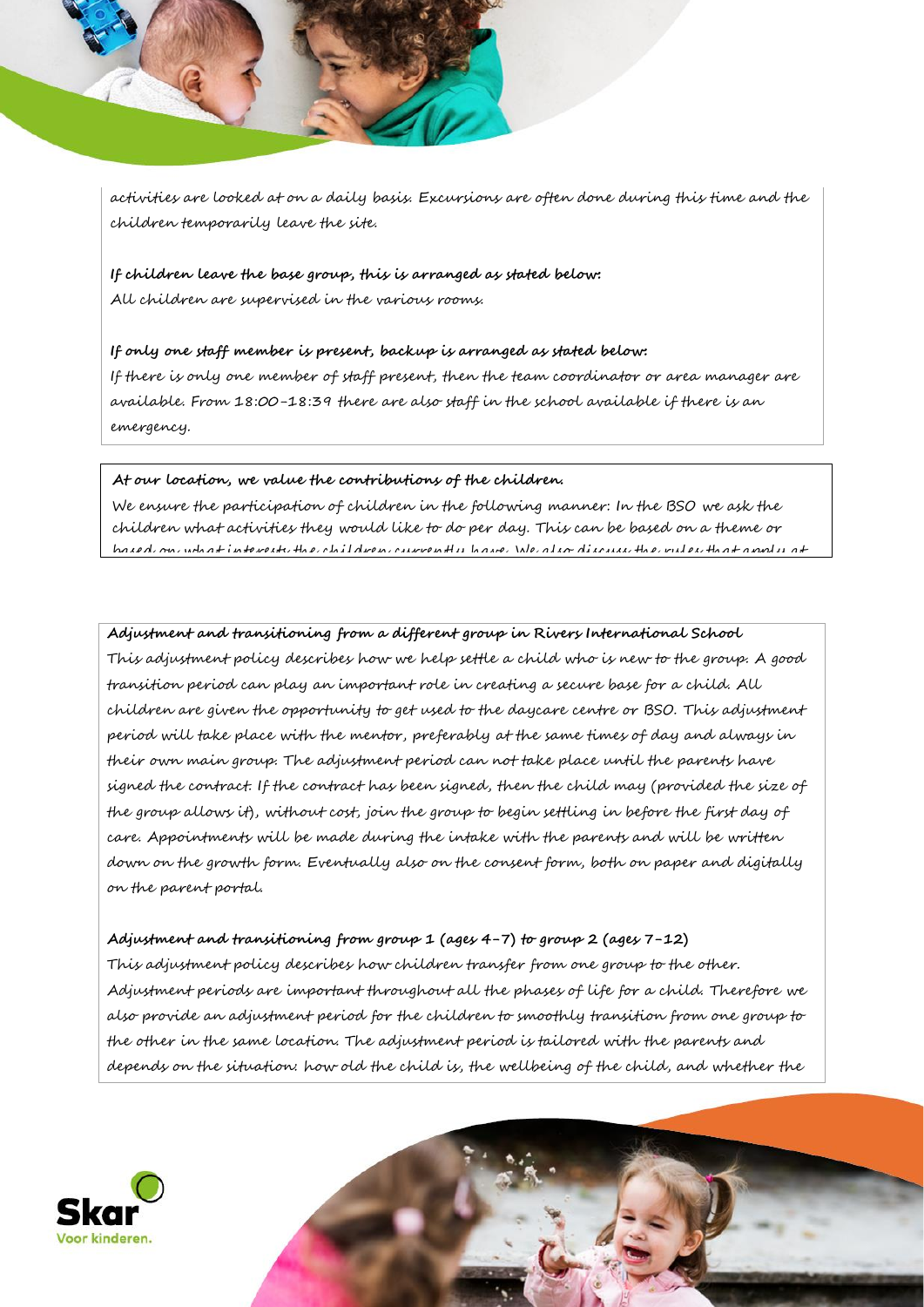

child knows a child in the other group or location already. The rules regarding the ratio of professionals to children are met.

**Depending on Covid-19 and resulting measures, this may be deviated from in 2021.** 



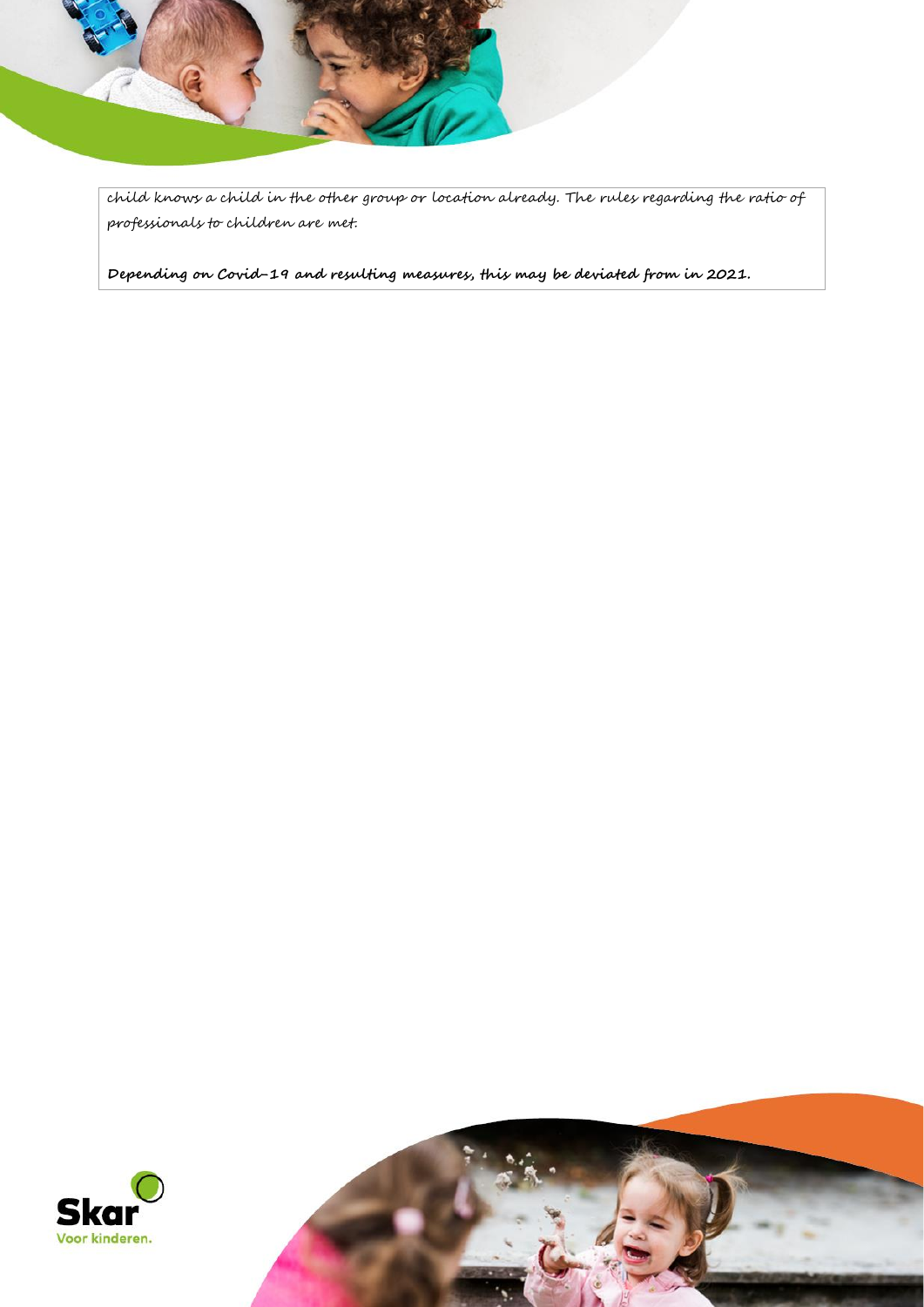

### **Local Parent's Committee.**

| policy for the year 2021 to the Local Parent's Committee. |
|-----------------------------------------------------------|

We would like to ask you to submit your advice before …………………… 2020(Enter the date) via the form below.

Date of dispatch to Local Parent's Committee. …………………………

Name person responsible at location: ………………………………………..

Signature:

…………………………………………………..

**Document name:** Pedagogical policy

**Subject:** Request for advice

**Parent's Committee gives positive advice:**

Date: ………………………

Name: ………………………………...

Signature:



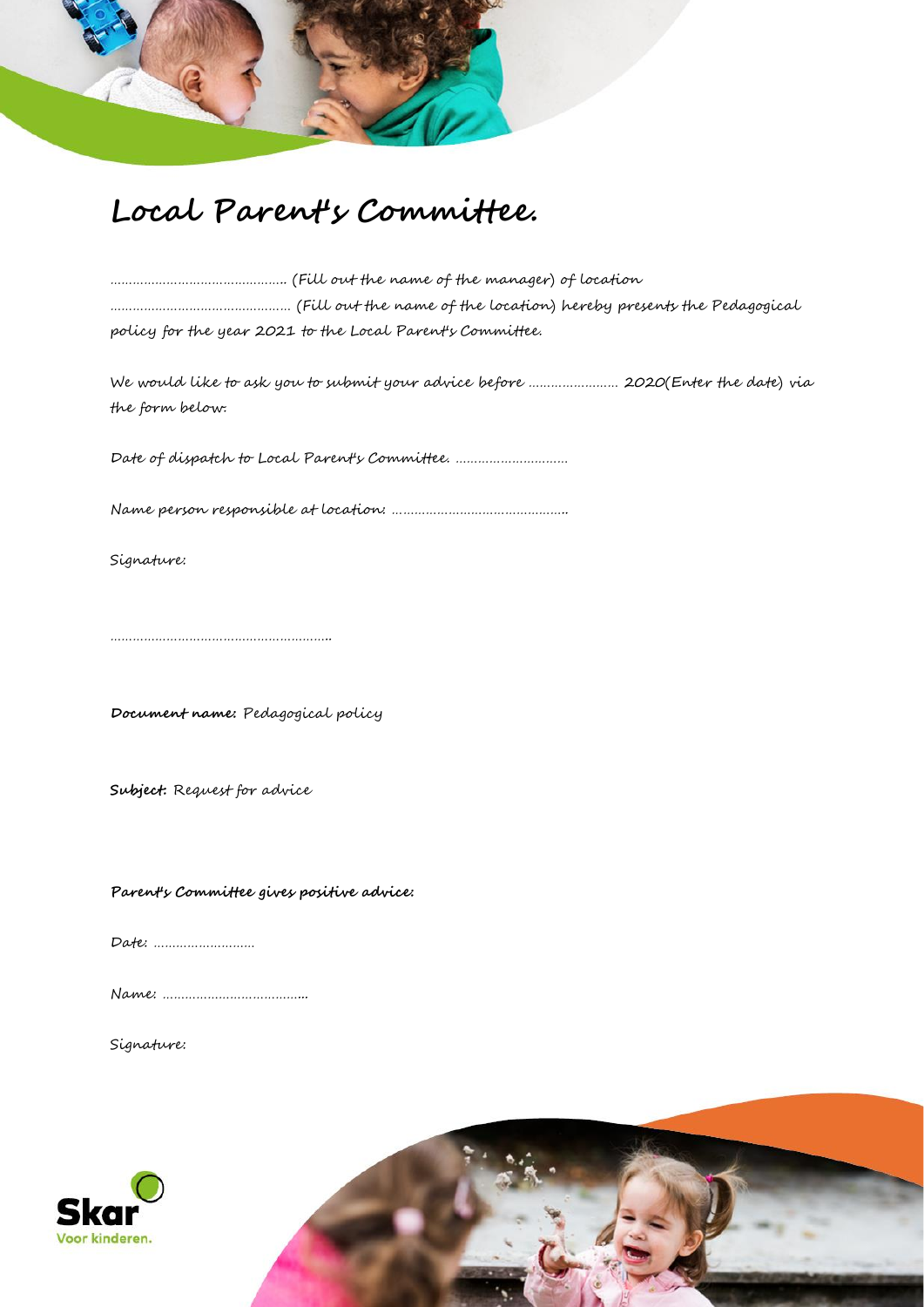

…………………………………………………..

**The Local Parent's Committee would like to have the following items augmented:**

………………………………………………………………………………………………… ………………………………………………………………………………………………



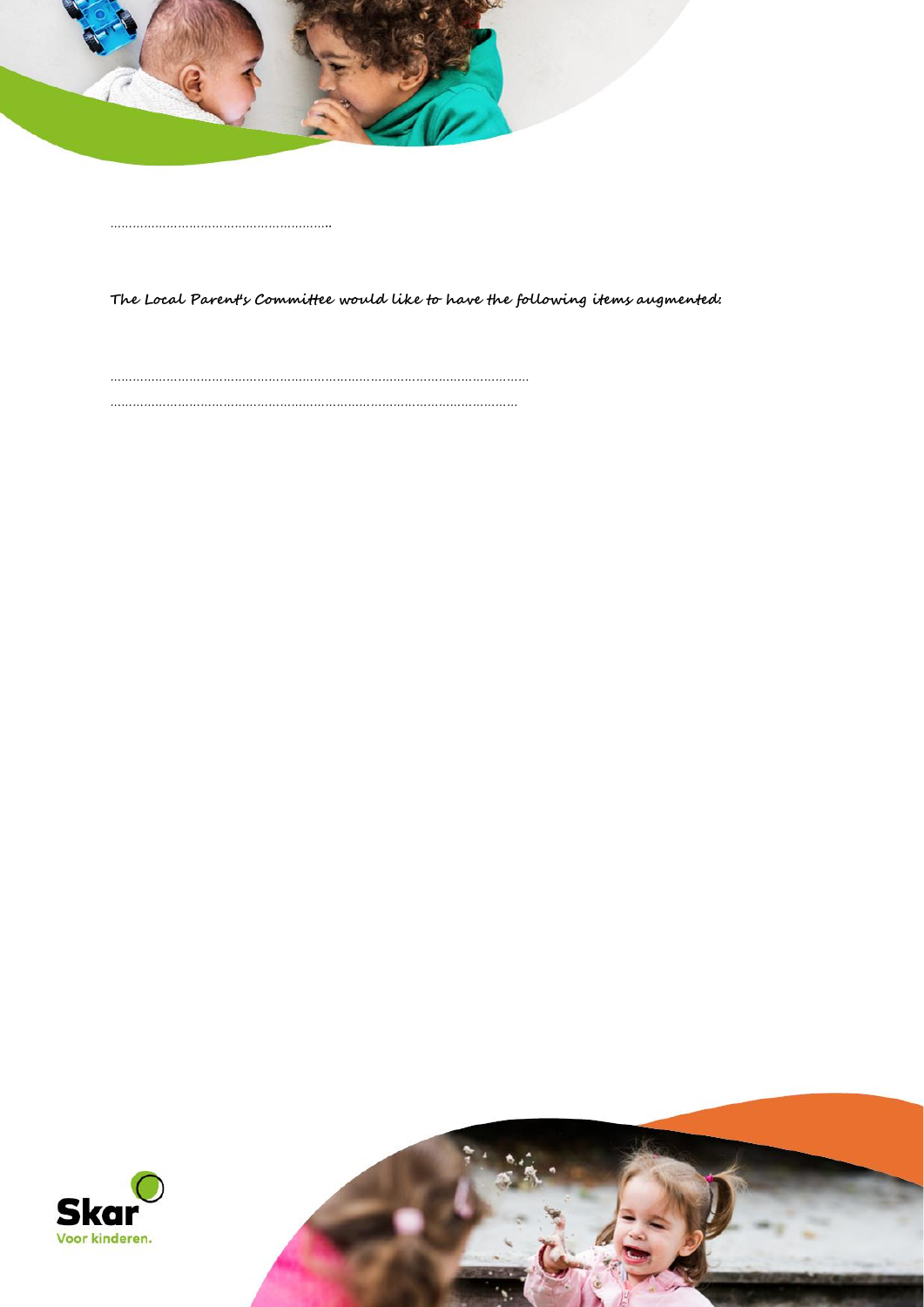

## **Attachment 1 The pedagogical scan**

## **Attachment 2 The pedagogic coaching overview**

Coaching overview of the location.

Based on the experience-oriented learning approach and on-the-job coaching of employees at the group.

| Group             | Data                                                                                  | <b>Focus area</b>                                                                       | <b>Effect</b>                                                       |
|-------------------|---------------------------------------------------------------------------------------|-----------------------------------------------------------------------------------------|---------------------------------------------------------------------|
| Team              | Uitgesteld vanwege corona.                                                            | Groepscan door<br>pedagogisch coach                                                     | Verkrijgen van inzicht<br>Verhogen welbevinden en<br>betrokkenheid  |
| Team. Werkoverleg | Regelmatig (ca 1x per 6<br>weken<br>Door coronamaatregelen<br>kan frequentie afwijken | Dagstructuur<br>Activiteitenaanbod<br>Emotionele veiligheid<br>Stimuleren en corrigeren | Uniformiteit in aanpak.<br>Verhogen welbevinden en<br>betrokkenheid |
| Teamoverleg       | 1x per kwartaal<br>Door coronamaatregelen<br>kan frequentie afwijken                  | Veiligheid<br>en gezondheidbeleid<br>Kwaliteitshandboek                                 | Uniformiteit in aanpak.<br>Verhogen welbevinden en<br>betrokkenheid |
|                   |                                                                                       |                                                                                         |                                                                     |
|                   |                                                                                       |                                                                                         |                                                                     |
|                   |                                                                                       |                                                                                         |                                                                     |
|                   |                                                                                       |                                                                                         |                                                                     |
|                   |                                                                                       |                                                                                         |                                                                     |
|                   |                                                                                       |                                                                                         |                                                                     |